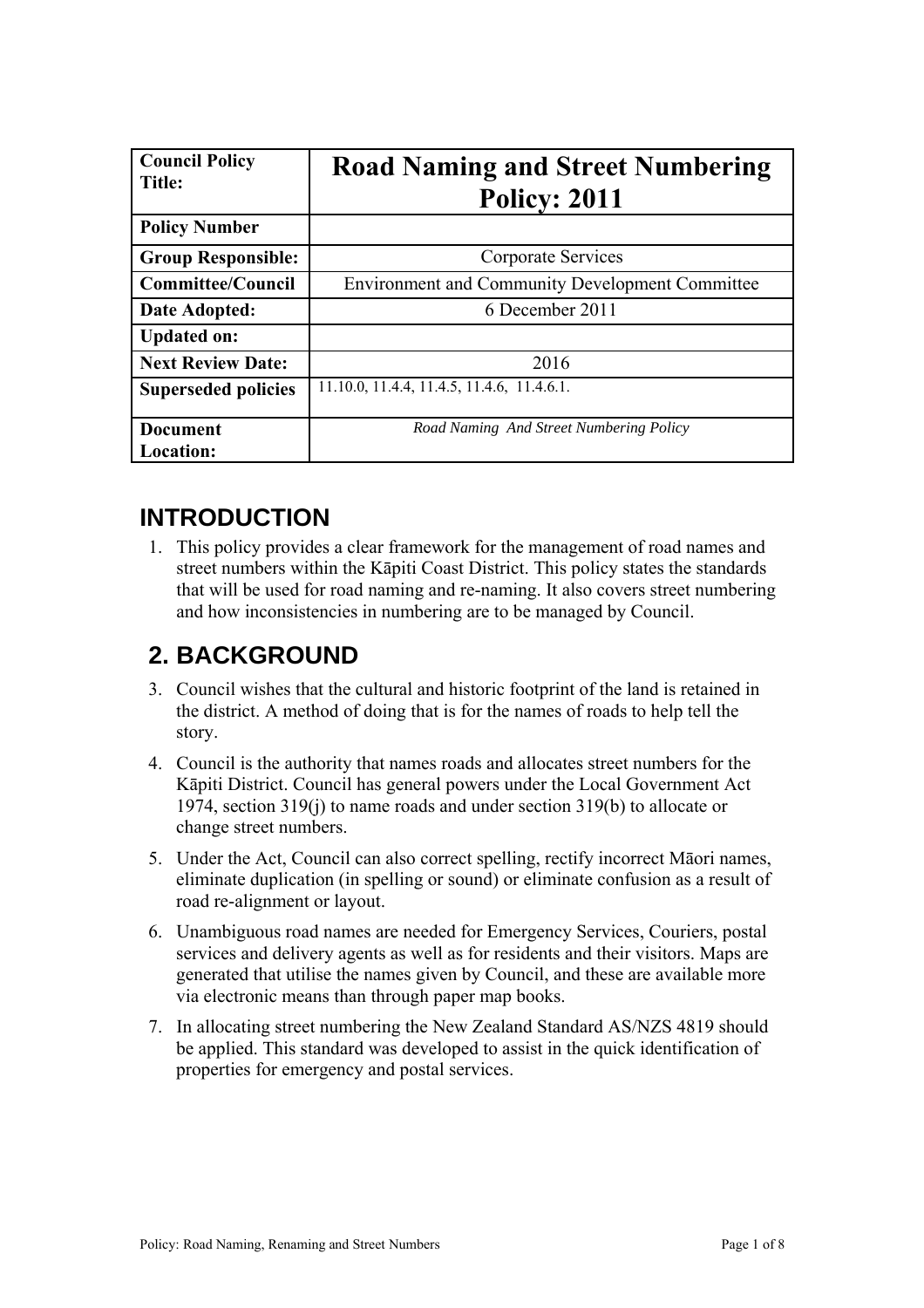- 8. This standard covers best practice but there is difficulty in ensuring that this applies to all existing situations, particularly in cases with the sub-division of small parcels and cross-leasing. This issue is particularly prevalent around the beach communities, due to the evolution from less populated beach communities into urban environments. It is difficult to get agreement from resident home owners regarding renumbering existing dwellings and therefore inconsistencies related to this standard will continue in the District.
- 9. This policy also states the responsibility for signs that will be erected.

# **OBJECTIVES**

10. Road and private right-of-way names should consider:

- being associated to a theme already adopted and agreed to by the Developer and the appropriate Community Board for a geographical area;
- that the theme for the Civic area in Paraparaumu is previous District Mayors;
- maintaining a reference to traditional or historical names for sites:
- that known incorrect names for roads should be corrected by 2014;
- the views of iwi or hapū if the site is on or near a Māori heritage precinct, site or track, and an appropriate Māori name for the site can be identified;
- using input from other community groups, such as 'Friends' groups around reserves and the Kāpiti Historical Society;
- honouring local residents who have made significant contributions to the community;
- recognition of events that have had significant impact on the community;
- landscape and topographical features;
- being differentiated from other existing names within this district and adjacent districts, being different when spoken or spelt;
- allowing developers the opportunity to suggest names for roads within their developments;
- reflecting the type of road through use of the suffix; and
- being in proportion to the length of the road (long names on short culs-de-sac can be very difficult to display on a map).

11. Street Numbers should:

 provide a logical and easy method to identify a property or a building on a property where multiple businesses or buildings exist on a property.

# **POLICY PRINCIPLES**

## **Decision making**

- 12. Delegations in the Council's Governance Structure take precedence over this policy. If there are no delegations for this policy in the Governance Structure then:
	- For roads that start and end in different Community Board wards, the Community Boards should make a recommendation to Council;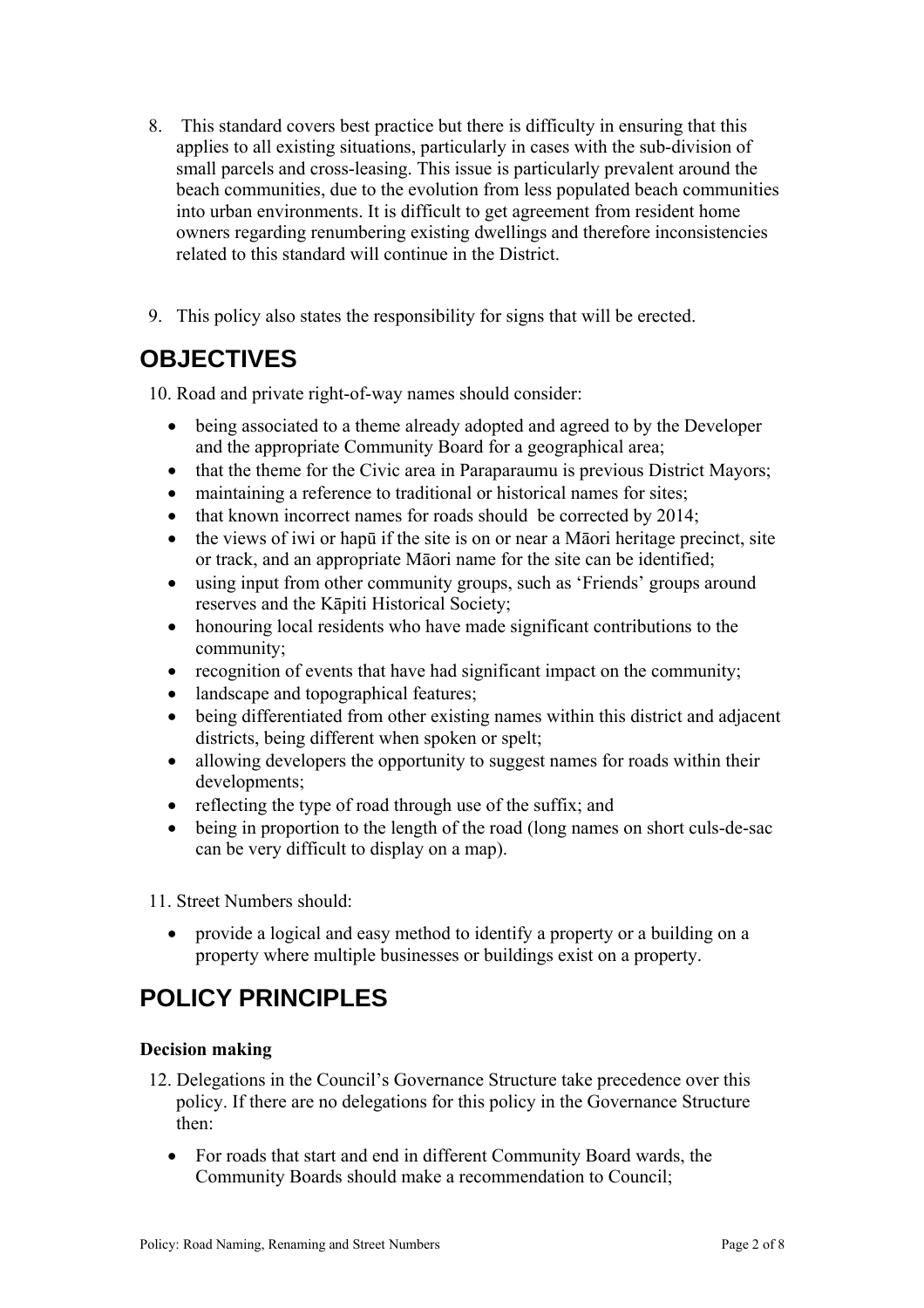For roads that start and end within a Community Board's community, the decisions should be the Community Board's.

## **Consultation with iwi**

13. Consultation with iwi groups for the District will take the following approach:

- Te Whakaminenga o Kāpiti to provide an updated contact list that may assist staff in implementing this policy, and assist Council during the year if issues arise;
- Ngāti Raukawa and Ngā Hapū o Ōtaki: consultation with the relevant hapū on a case by case basis;
- Te Āti Awa ki Whakarongotai: consultation on a case by case basis;
- Ngāti Toa Rangatira, Ngāti Haumia: consultation on a case by case basis;
- developers will be provided relevant contact names and will be expected to discuss opportunities with the relevant iwi. These agreements impact on timeframes and staff will advise that developers should allow up to 4-6 weeks to complete the discussion.

## **Consultation with Historical Societies**

- 14. Consultation with the Kāpiti and Otaki Historical Societies will take the following approach:
	- Developers shall contact the relevant Historical Society from the list provided by Council, outline their development and ask if there are any significant events or people that could be recognised through road names;
	- Suggestions or comments from the Societies are to be added to the Developer's request.

## **Development themes**

- 15. A request by a Developer must allow sufficient time for Council to manage the following process appropriately:
	- Developers of larger subdivisions are encouraged to develop themes for road names and have discussions with iwi and the local Historical Society prior to submitting their 223 certificate for the subdivision;
	- A report will be submitted to the Community Board who will consider the suitability of the proposed theme;
	- Themes are only applicable with a development or adjacent geographical area (i.e. not throughout a ward or the District);
	- Subsequent submitted names that are based on the theme for the development are preferable.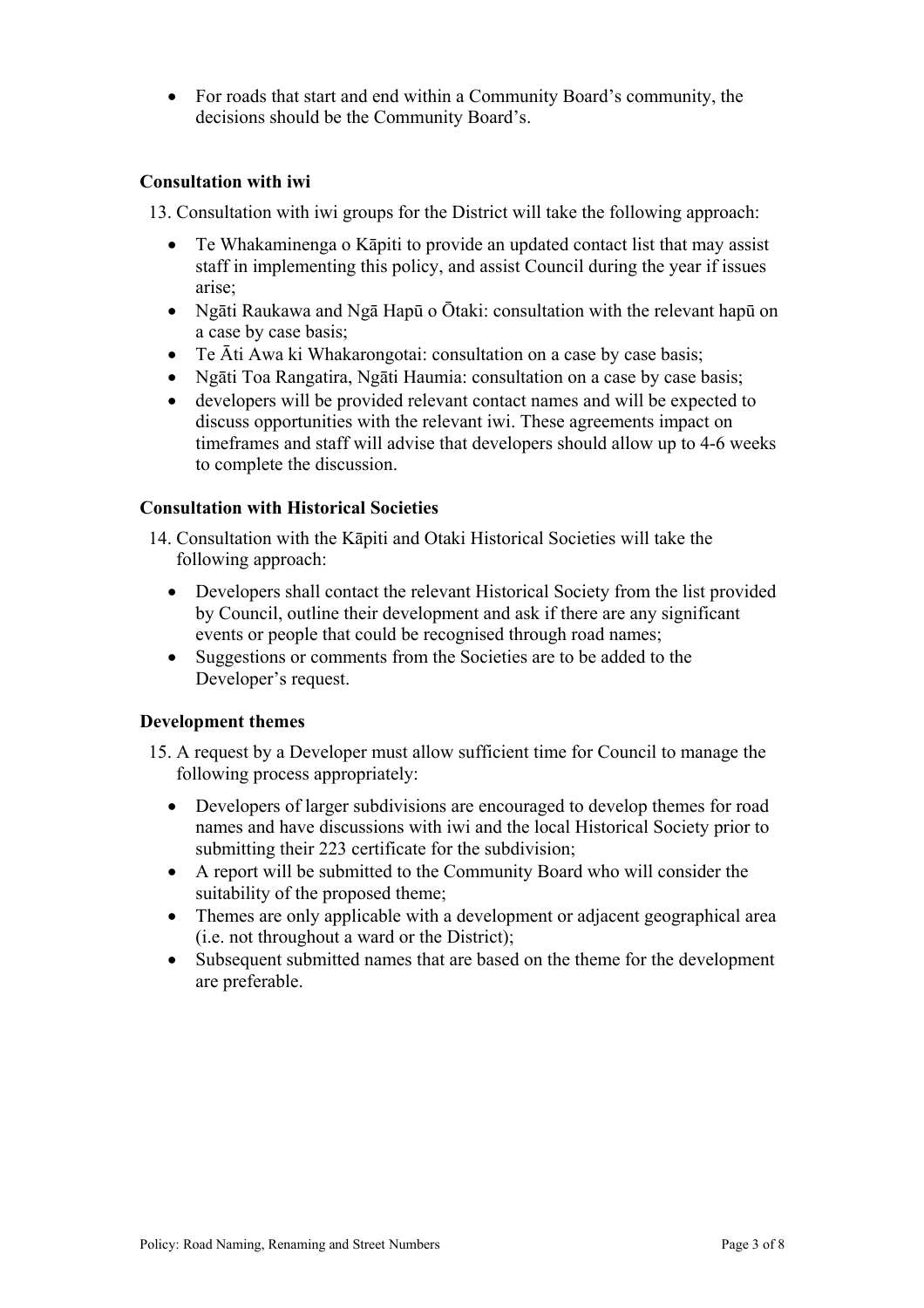## **Road names and private right-of-ways**

16. To ensure that road names reflect the objectives:

- Staff, using input from the Community Boards, will create a list of possible road names with a rationale that states the significance of the names for the district. These names are to be used as alternatives to Developer's suggested names if required. The names may be in recognition of residents that have made an outstanding contribution to the community or New Zealand, historical events or places;
- the recipients of the Mayoral Awards will be added to the above list and can be used provided they are unique within this district and that of neighbouring districts:
- developers (or residents of private right-of-ways) shall provide three suitable names for each road on their plans when submitting their engineering survey drawings, in order of preference and with rationale behind each name;
- Developers shall consult with iwi or hapū prior to submitting proposed names to Council (contact names will be provided by Council). Developers must state what consultation they have had with hapū or iwi, the Historical Society or other community groups for the names proposed to help ensure accuracy and consistency;
- proposed names should avoid the names of kin unless they have strong historical links to the geographical area;
- staff will advise Developers if the submitted names are unique in the region or are likely to be considered unreasonable by a Community Board;
- if proposed names are not consistent with an agreed theme, Council staff will research other options in line with this policy's objectives;
- a report with the Developer's proposed names and any names resulting from Council's research, which includes consideration of the list provided by each Community Board and consultation with iwi or hapū if this has not already occurred, will be submitted to the appropriate Community Board for their consideration;
- the Community Board will consider and select a name from those proposed in the report for each road to be named, or reject all names and ask for a further report as delegated by Council;
- For roads that start and end in different communities, should there be disagreement on selected names between Community Boards, Council shall make the decision considering the input from each affected Community Board;
- private right-of-ways do not need to be named. However Developers or residents can propose names for un-named private right-of-ways in which case this process if followed. Signs for private right-of-ways shall be met by the developer or residents making the request;
- Paper roads should not be named until they are formed.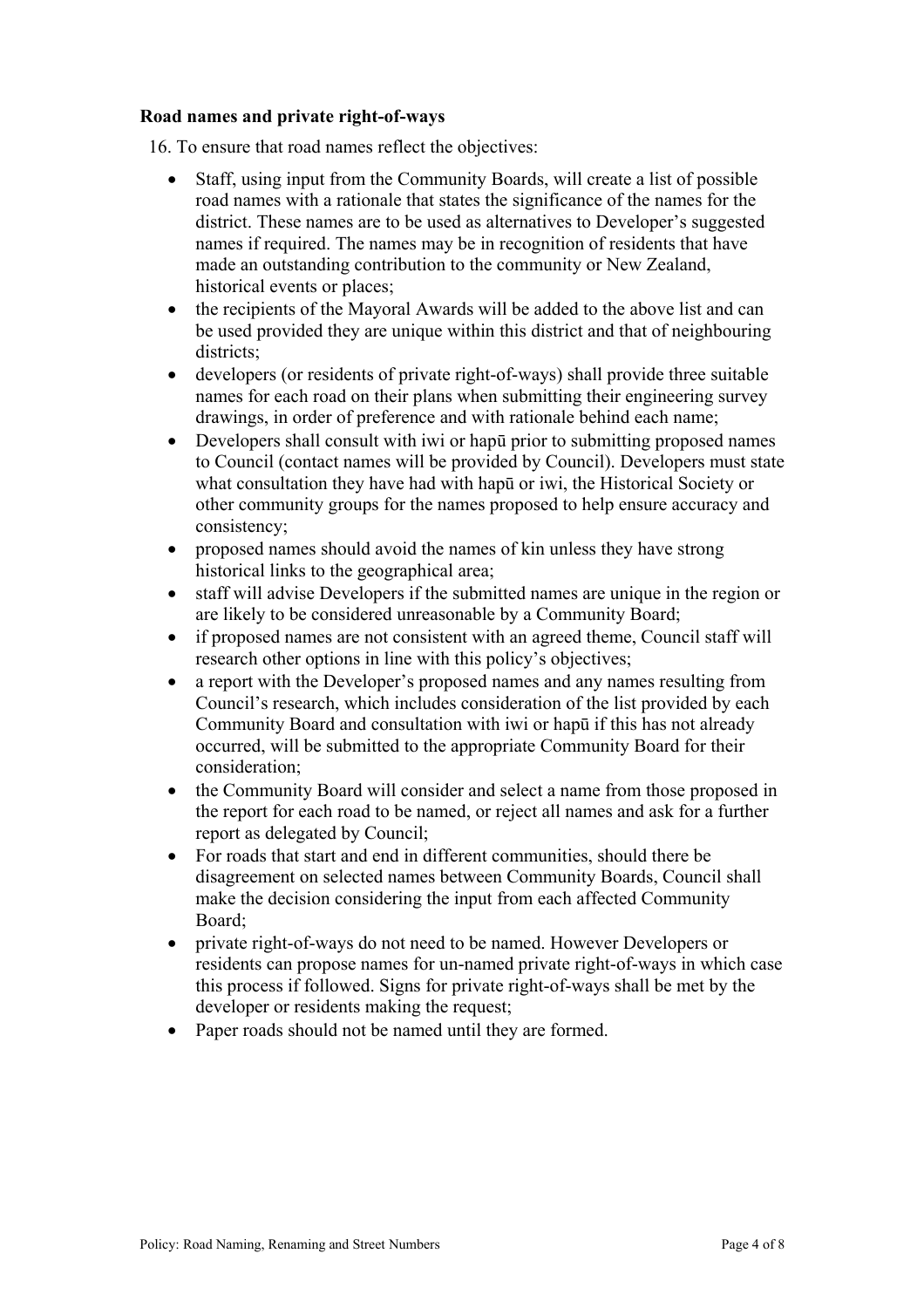## **Changing road names**

- 17. Road names can be changed to correct spelling, reduce ambiguity or to correct suffixes.
- 18. To correct the spelling of a road:
	- the corrected name will be validated with hapū or iwi and/or local historians;
	- the Community Board will consider if it is appropriate to consult on the change with the community to correct the name;
	- if consultation with the community is required staff will report back to the Community Board on the results; and
	- the Community Board shall accept or reject the final recommendation.
- 19. If a member of the community wishes to change a name of a road:
	- the proposed name must be validated by Council staff for uniqueness and appropriateness, including consultation with appropriate iwi if required;
	- affected residents must be consulted by the person or group proposing the change, and a minimum 75% of responses must be in favour of that change; and
	- the Community Board shall accept or reject a recommendation.
- 20. Council staff can initiate a change of name to correct duplication or ambiguity within the district or region if this is causing issues for emergency services or postal services. This process must involve:
	- consultation with hapū or iwi to seek resolutions for Māori names, and seek alternative names for the report;
	- submitting a report with a proposed list of names to the Community Board for their consideration. The board can reject the recommendations or select a proposed name, or names, for consultation with the community;
	- consultation is required with affected residents stating the benefits and disadvantages of the change to establishing the level of support. A minimum of 75% of responses need to be in favour of the recommended change; and
	- the Community Board shall accept or reject a recommendation.
- 21. Council staff can initiate a change to the suffix for a road due to changes of a road's use or form by:
	- consulting with affected residents stating the benefits and disadvantages of a change and establishing if a minimum of 75% of responses are in favour of a change; and
	- tabling a report Community Board with a recommendation; and
	- the Community Board shall accept or reject the recommendation.

## **Street numbering**

22. Street numbers for new developments must be:

- set by Council staff following the New Zealand Standard AS/NZS 4819; and
- clearly displayed from the main street entrance.
- 23. Correcting street numbers will not be applied retrospectively unless:
	- there is significant risk of delay or confusion for emergency services; or
	- it is initiated by a request from the affected residents.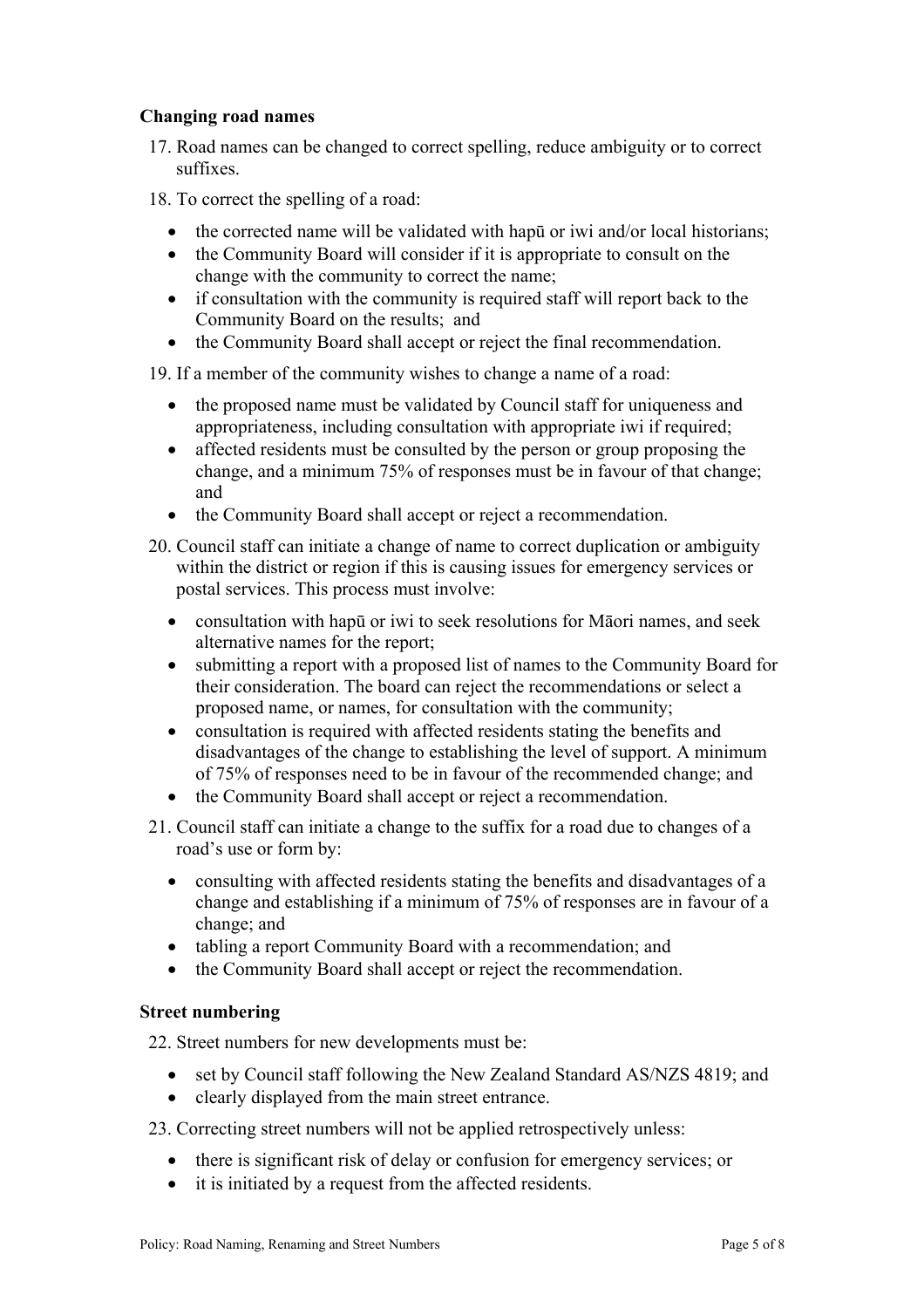## **Sign installation and maintenance**

24. In new developments:

- developers are responsible for the cost of installing Street Signs;
- street signs are to be installed to Council's specifications by Council staff. This shall be prior to the issue of a 224 certificate.

25. Maintenance of signs:

- are not the responsibility of Council where a development company has erected its own ornamental nameplate in addition to the Council street sign, and that ornamental nameplate is damaged or stolen. Council will maintain the standard street signage only;
- that were installed by Council are the responsibility of Council.

26. Where a road name is changed and the changes were initiated by:

- Council, the cost shall be at Council's expense;
- initiated by another party, the costs shall be met by that party.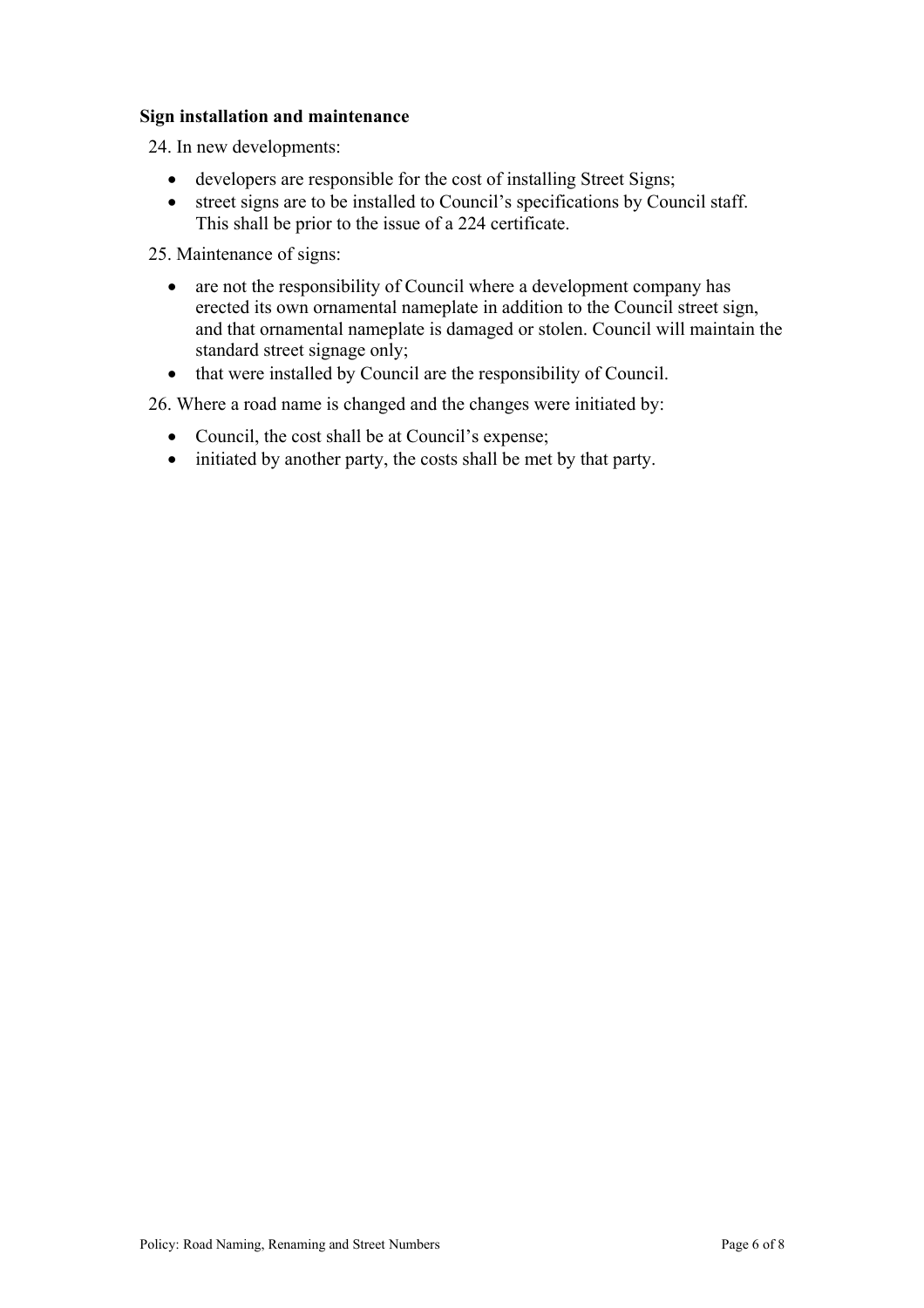# **APPLICATION OF THE POLICY**

### **Responsibilities of Community Boards**

### **1. Prior to receiving reports**

 The Community Boards may provide input to staff to develop and maintain a list of names, historic places or events that they believe are significant within their ward. This list should include an explanation as to the contributions those individuals have made or relevance of the places or events.

### **Responsibilities of Developers**

### **1. Prior to issue of a section 223 certificate;**

- Identify and validate any significant names that could be applied to a subdivision's roads by the relevant hapū or iwi. Contact details are provided by Council staff.
- Consider developing a theme for road names in the proposed sub-division. Submit this theme and rationale with the 223 application.
- Provide three proposed road names for each road to Council for consideration prior to applying for a 224 certificate. Recognise that Council's meeting cycles require 10 weeks to process requests. For each road give reasons for each proposed name and an order of preference. State what discussion has been had with iwi representatives and the outcomes.

#### **2. Prior to issue of a section 224 (c) certificate;**

 The developer must supply and erect street name signs with the approved names as designated by Council in accordance with Council's standard for Street Signs.

### **Responsibilities of Te Whakaminenga o Kāpiti**

### **1. At the start of each triennium**

- Provide or review a contact list for members of Te Whakaminenga o Kāpiti.
- This list will, where possible, identify a list of contacts that can assist developers and staff to gauge appropriateness of suggested road names, or provide alternatives for consideration.

### **2. Ongoing**

- To maintain the above list as required.
- To monitor the effectiveness of this policy.
- Provide guidance if there are difficulties in identification of a contact for an area.

### **Responsibilities of staff**

### **1. At the start of each triennium**

- Maintain the list of iwi contacts through Te Whakaminenga o Kāpiti.
- With Community Boards update the list of notable names.

### **2. On receipt of section 223 certificate.**

- Assist developers unfamiliar with the naming process and ensure they are aware of the benefits of consulting with iwi.
- Validate the names for uniqueness and appropriateness, advising the developer of issue so that they can submit alternatives if desired.
- Ensure consultation with appropriate iwi has occurred.